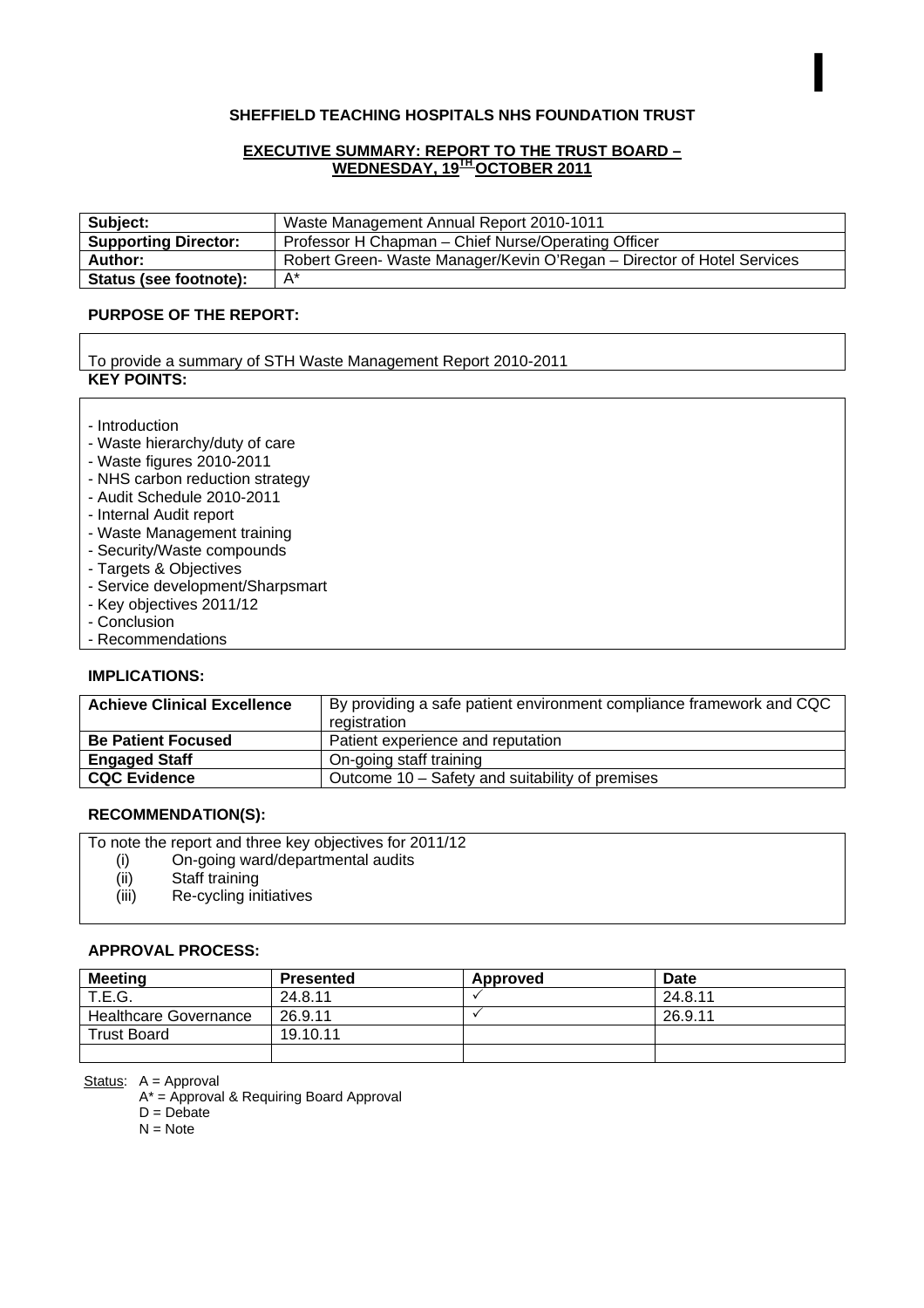

# **WASTE MANAGEMENT**

# **ANNUAL REPORT 2010 – 2011**

KOR/RG/5.8.11 (Final)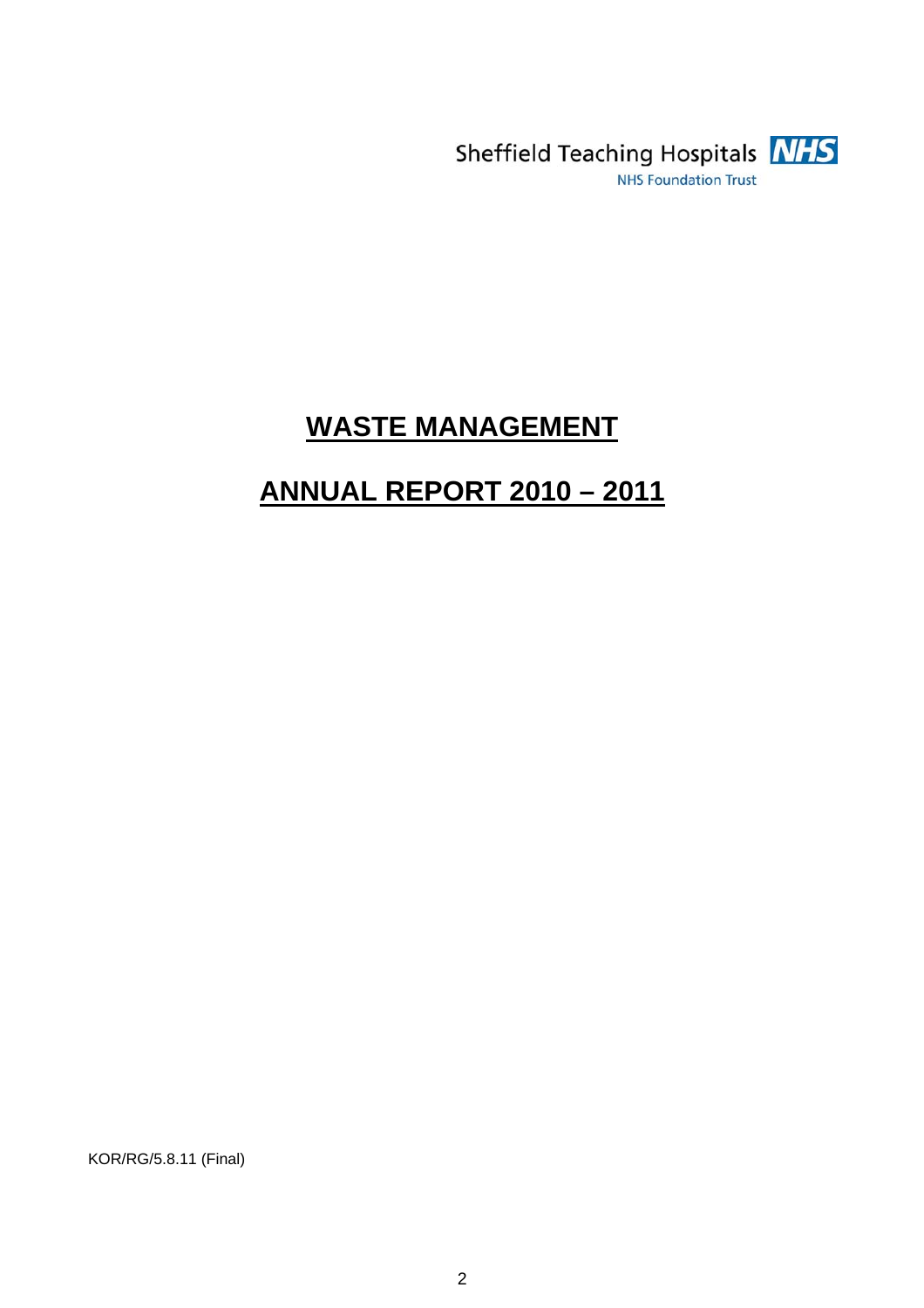#### **1.** INTRODUCTION

2010 saw a change in staff for the STH Waste Management posts:-

Waste Manager Robert Green appointed in June 2010.

Assistant Waste Manager Francesca Bell appointed in October 2010.

Unfortunately, the Trust Waste Strategy and Policy (WSP) update has been delayed due to the pending release of HTM 07 01 Safe Management of Healthcare Waste Second addition. This document was due to be published in June 2010, however the consultancy period ran over significantly until April 2011. A first draft will be available by the end of August 2011.

#### 2. WASTE HIERARCHY

# **he Waste Hierarchy**

Preferred Environmental Option



Least Environmental Option

- The main sustainable aim is to reduce waste volumes produced by the trust.
- Reuse of items is encouraged through use of the trust communications bulletins and "Today's messages."
- The trust operates a mixed recycling system, which is now available to all areas of the trust.
- The trust employs a variety of energy recovery and alternative disposal techniques relating to wastes which are produced from STH.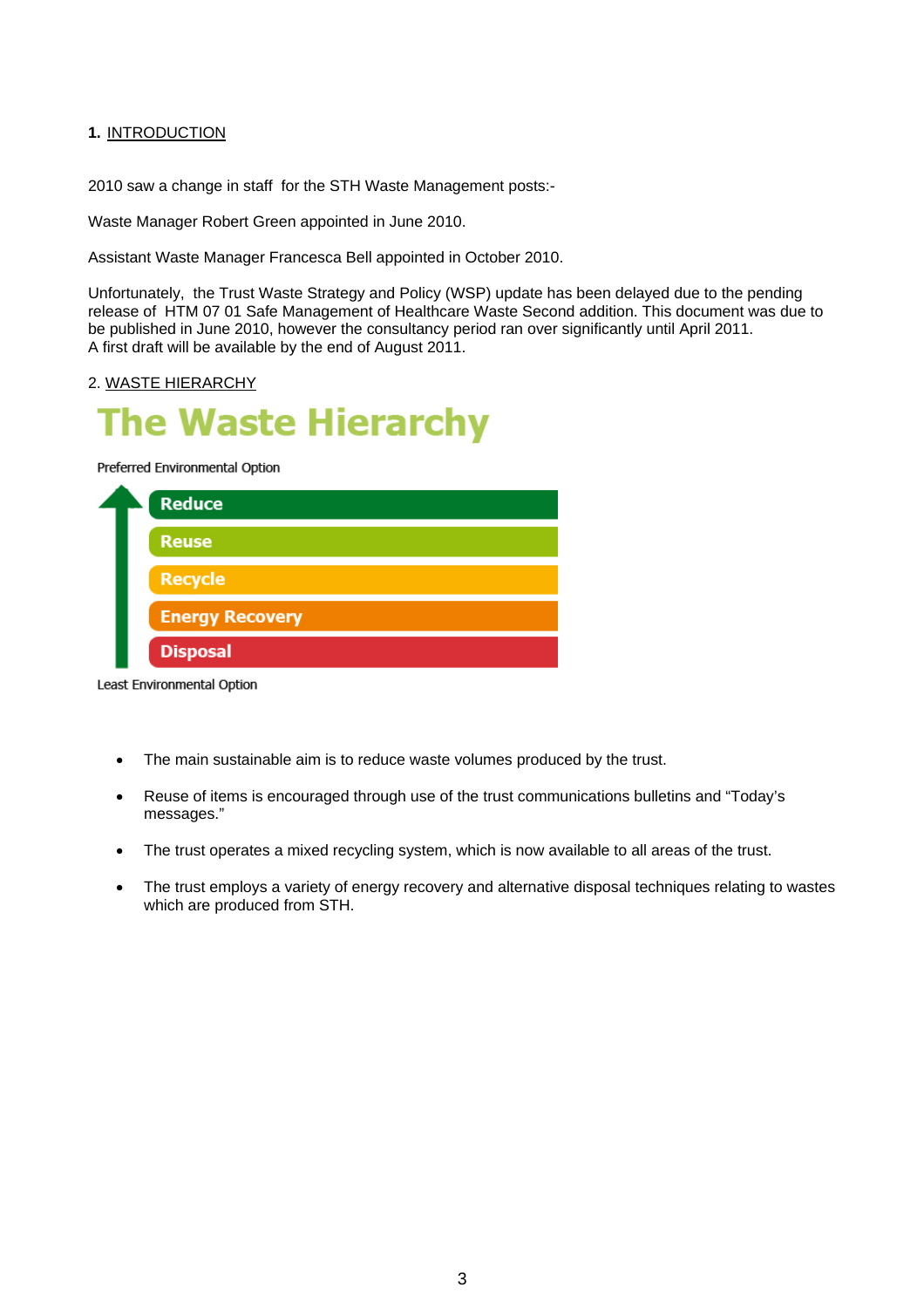#### 3. WASTE FIGURES 2010 - 2011 **All wastes (details as from 2006/7))**

The table below shows the wastes produced from Sheffield Teaching Hospitals and their relative disposal methods.

The timescale is inclusive from 2006 – 2007 as this is the baseline year of assessment for the NHS carbon reduction strategy.

|                         | <b>Destination (Tonnes) /</b><br>Period | $2006 - 2007$ | $2007 - 2008$ | $2008 - 2009$ | $2009 - 2010$ | $2010 - 2011$ |
|-------------------------|-----------------------------------------|---------------|---------------|---------------|---------------|---------------|
|                         | <b>Clinical</b>                         | 1648          | 1591          | 1601          | 1627          | 1599          |
| Landfill                | Household Waste - Landfill              | 2386          | 2505<br>2517  |               | 197           | 361           |
| Recycling /<br>Recovery | <b>Recycled at Site</b>                 | 245           | 372           | 401           | 207           | 136           |
|                         | Household waste - Recovery              | 170           | 501           | 221           | 2522          | 2043          |
|                         | <b>Total</b>                            | 4279          | 4468          | 4519          | 4554          | 4139          |

Note: 2007 baseline figures highlighted in grey, baseline for the NHS Carbon Reduction strategy.

#### 3.1 Clinical waste

Total clinical waste production includes wastes disposed via:

- − High temperature incineration
- − Alternative treatment technologies. (an alternative to incineration.)
- − Offensive waste disposal into deep landfill.

Clinical waste production has stayed relatively constant with no significant fluctuations in overall production although fluctuations have taken place within the disposal categories.

#### 3.2 Household waste

All household waste produced at STH goes to a materials recycling facility (MRF) where materials are recycled by product, used for alternative fuel derivatives or specifically segregated for landfill disposal.

This disposal method achieves 85% recycling/recovery and 15% disposal to landfill.

Household waste production has reduced by 386 tonnes in 2010 – 2011. More wastes have been sent to landfill and less waste has been recycled onsite than previous figures have shown.

#### 3.3 Recycling at site

It is disappointing to see that tonnages of waste recycled at site have decreased. However, internal waste streams have been reviewed which should increase our recycling figures during 2011/12. Two schemes have been employed to remedy this reduction:

- − Office bin reduction and recycling. (Northern general hospital)
- − STH recycling roll out.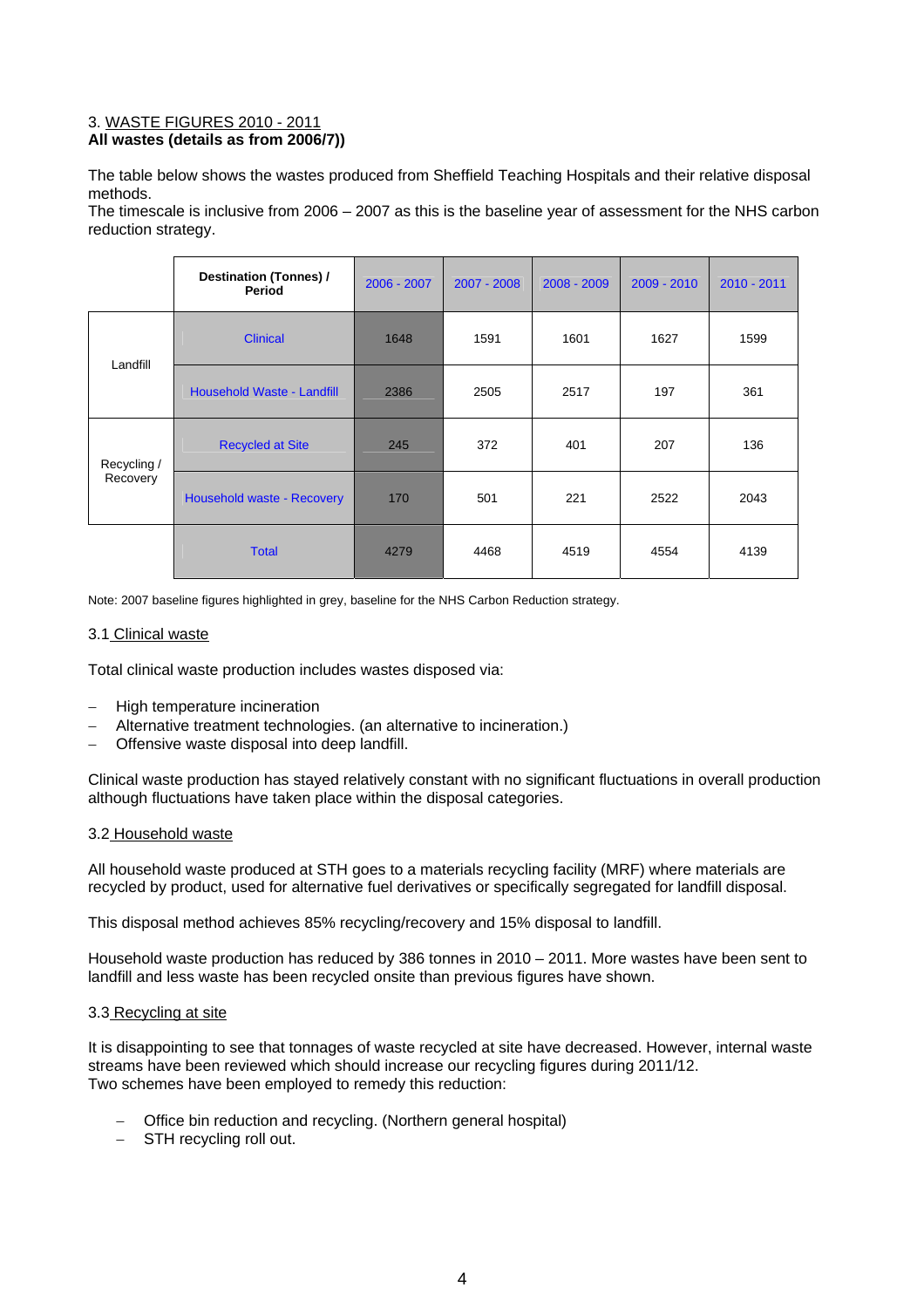#### **Clinical wastes disposal**

Clinical wastes have been reduced by 27.267 tonnes overall.

An additional 13.248 tonnes of clinical waste have been sent for High temperature incineration (HTI), which is the result of improved standards of segregation in relation to the wastes being sent to alternative treatment technologies.

Alternative treatment technology disposal has seen a reduction of 40.715 tonnes, which has been due to a number of factors:

- Removal of wastes which require incineration.
- An increase in general awareness in waste segregation, removal of household wastes from the clinical waste stream.

| <b>Destination (Tonnes) / Period</b>   | $2009 - 2010$ | $2010 - 2011$ |
|----------------------------------------|---------------|---------------|
| HTI - High Temperature<br>Incineration | 108.920       | 122.168       |
| $HTI - %$                              | 6.69%         | 7.64%         |
| <b>Alternative Treatment</b>           | 1518.500      | 1477.785      |
| <b>Alternative Treatment - %</b>       | 93.31%        | 92.36%        |

Total 1627.420 1599.953



− Introduction of the Sharpsmart system (see section 8).

#### Household wastes and recycling

STH has adopted a mixed recycling system which enables all forms of recyclables to be collected in one bin.

2010 – 2011 has shown an overall reduction of 386 tonnes of household waste.

The two recycling schemes will further develop the volume of waste being recycled at site.

The MRF disposal technology segregates organic wastes which are suitable for landfill disposal and thus the wastes we send for landfill disposal are more beneficial to the environment.

| <b>Destination (Tonnes) / Period</b>             | 2009 - 2010 | 2010 - 2011 |
|--------------------------------------------------|-------------|-------------|
| Household Waste - Landfill                       | 197         | 361         |
| Household Waste - Recovery /<br><b>Recycling</b> | 2522        | 2043        |
| <b>Recycled at Site</b>                          | 207         | 136         |
| <b>Total</b>                                     | 2926        | 2540        |

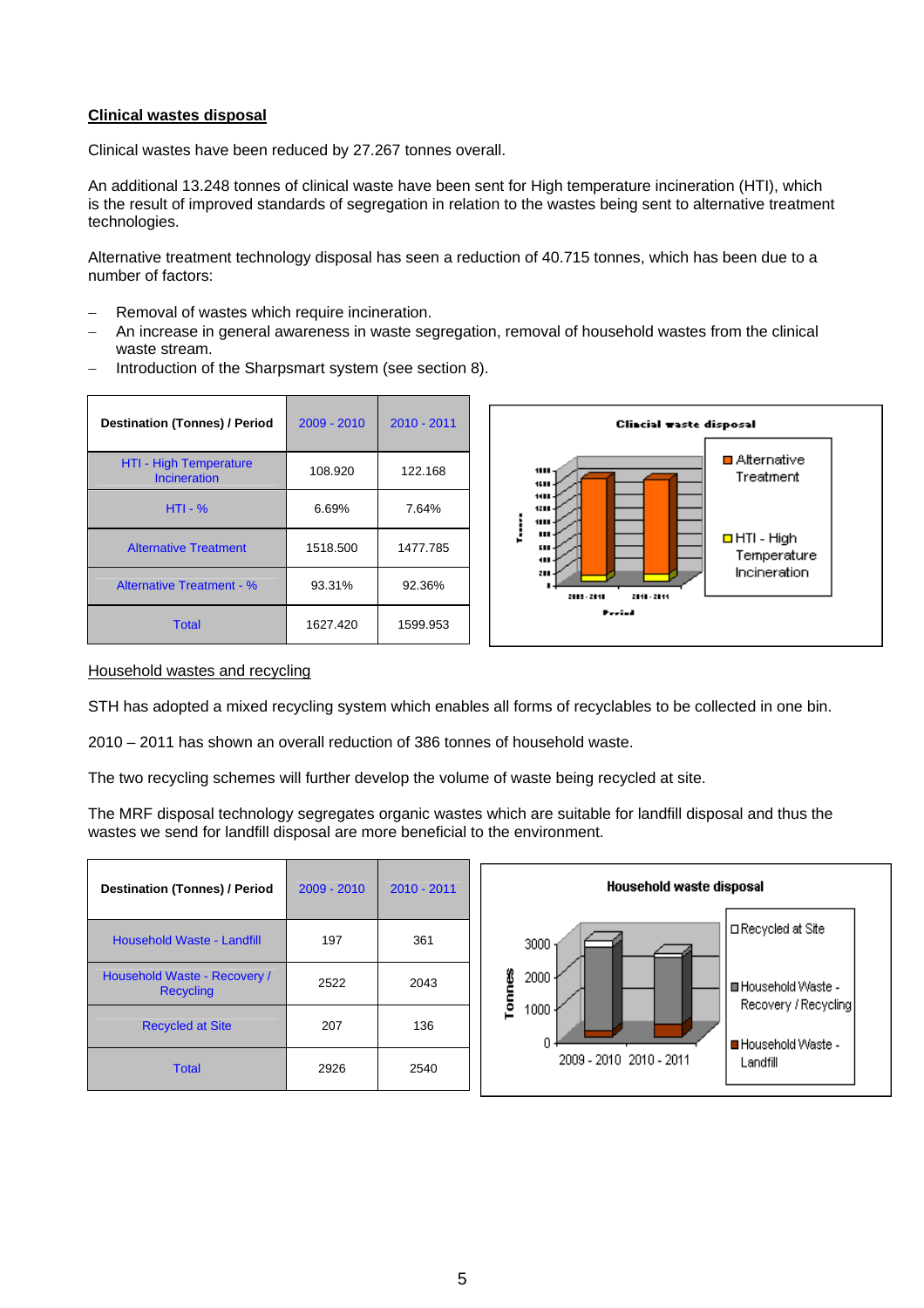#### 4. NHS CARBON REDUCTION STRATEGY

Waste management is paramount in the NHS carbon reduction strategy:

- − Reduce waste from clinical areas and hazardous waste.
- − Reduce domestic waste to landfill.
- − Increase recycling.

Waste management can directly measure its carbon emission by allocating an emission factor to each disposal method employed.

The volume of waste multiplied by the allocated emission factor gives the carbon emission. Emissions factors have been taken from national averages and DEFRA online.

The 2006 – 2007 carbon emissions have been used to calculate the required carbon reduction in line with the strategy. The chart below shows the required reduction in carbon emissions relative to strategy reduction targets.

#### 2006/07 Base line

| Date    | %    | % reduction required<br>by NHS carbon<br>reduction strategy | <b>STH Target</b><br>Emission | Key        |
|---------|------|-------------------------------------------------------------|-------------------------------|------------|
| 2006/07 | 100% | 0%                                                          | 1,337,231                     |            |
| 2015    | 90%  | 10%                                                         | 1,203,508                     |            |
| 2020    | 74%  | 26%                                                         | 989,551                       | 26% target |
| 2030    | 36%  | 64%                                                         | 481,403                       | 64% target |
| 2050    | 20%  | 80%                                                         | 267,446                       | 80% target |

The graph below shows Sheffield Teaching Hospitals current position relative to the 2006 – 2007 baseline.



Note: Graph taken from NHS Carbon reduction Strategy for England.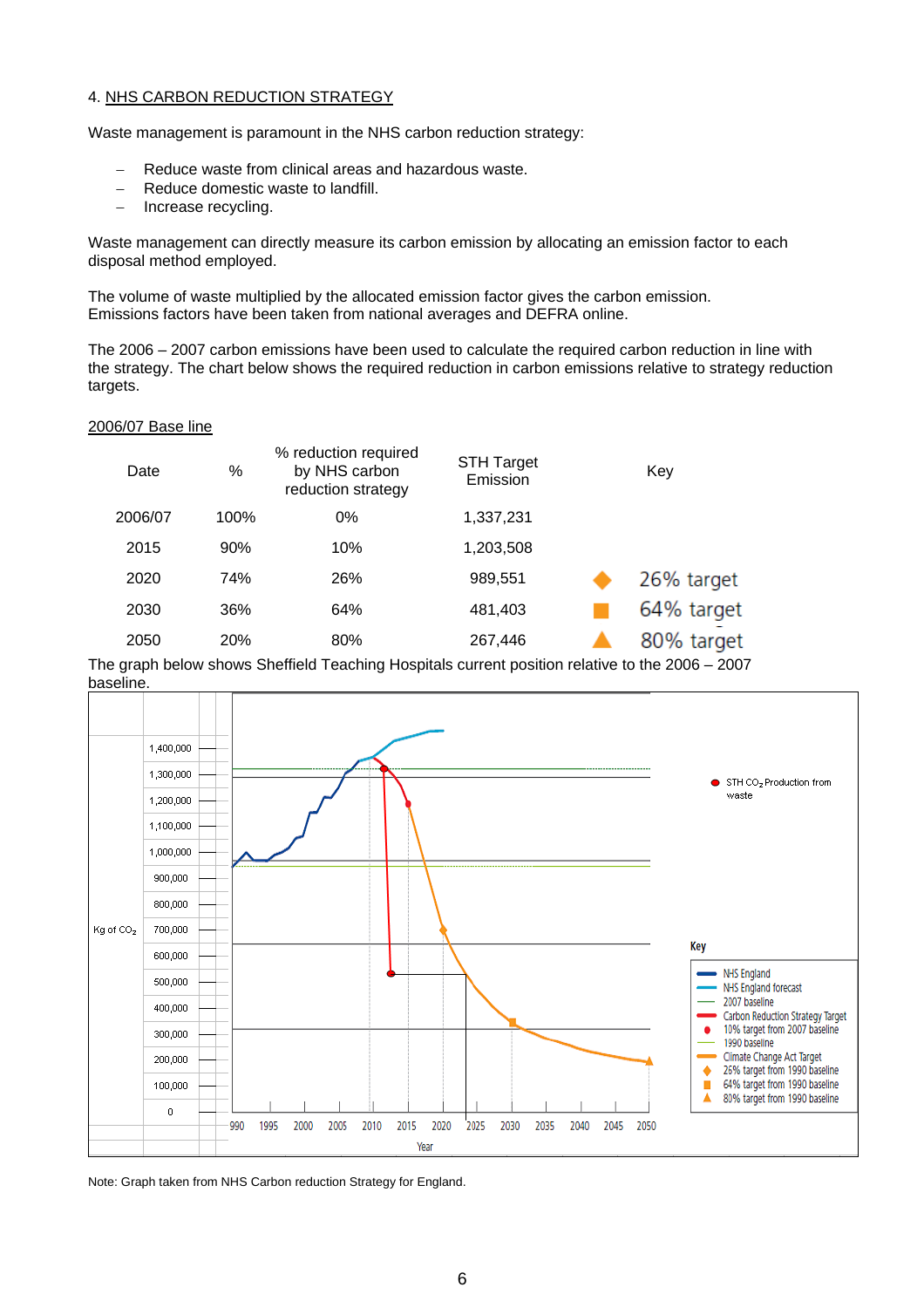STH is currently operating below the required reductions set out by the NHS carbon reduction strategy and close to that set for achievement in 2023. (See graph on previous page.)

| <b>Destination</b> |               | <b>HH Landfill</b>   |               | <b>HH Recovery</b> | Recycling at site |                        |               | Non burn Clinical      |               | Clinical HTI           |                      |                                                      |
|--------------------|---------------|----------------------|---------------|--------------------|-------------------|------------------------|---------------|------------------------|---------------|------------------------|----------------------|------------------------------------------------------|
| Emission<br>factor |               | 447                  |               | 0.106              | $-884.2$          |                        |               | 120                    |               | 2350                   | Total                |                                                      |
| Period             | <b>Tonnes</b> | Kg / CO <sub>2</sub> | <b>Tonnes</b> | Kg/CO <sub>2</sub> | <b>Tonnes</b>     | Kg/<br>CO <sub>2</sub> | <b>Tonnes</b> | Kg/<br>CO <sub>2</sub> | <b>Tonnes</b> | Kg/<br>CO <sub>2</sub> | Kg / CO <sub>2</sub> | As a percentage<br>of NHS carbon<br>reduction target |
| 2010 - 2011        | 361           | 161,367              | 2043          | 217                | 136               | 120,251                | 1478          | 177,360                | 122           | 286,700                | 505,392              | 62.2%                                                |
| $2009 - 2010$      | 197           | 88,059               | 2522          | 267                | 207               | 183,029                | 1519          | 182,280                | 109           | 256,150                | 343,727              | 74.3%                                                |
| 2008 - 2009        | 2517          | 1,125,099            | 221           | 23                 | 401               | 354,564                | 1504          | 180,480                | 97            | 227,950                | 1,178,988            | 11.8%                                                |
| $2007 - 2008$      | 2505          | 1,119,735            | 501           | 53                 | 372               | 328,922                | 1456          | 174,720                | 131           | 307,850                | 1,273,436            | 4.8%                                                 |
| 2006 - 2007        | 2386          | 1,066,542            | 170           | 18                 | 245               | 216,629                | 1515          | 181,800                | 130           | 305,500                | 1,337,231            | 0%                                                   |

As the trusts recycling schemes develop, more waste will be diverted towards the "Recycled as site" destination as this returns the most beneficial carbon footprint. Substantial  $CO<sub>2</sub>$  benefits are available by segregating recyclable materials on site.

We have made continual improvement and good progress towards meeting  $CO<sub>2</sub>$  reductions.

#### 5. AUDIT SCHEDULE 2010 – 2011

A waste management audit was undertaken and focused on the basics of waste management, ensuring compliance is achieved across STH.

22 areas were audited across STH, and pre-acceptance audits were conducted across all five sites. Pre-acceptance audits are essential to Duty of Care regulations and must be completed annually between the waste producer and the waste contractor.

Our annual audits with the waste contractor were found to be compliant in all areas with one exception of a laboratory area at RHH where some wastes were being sent for Alternative Treatment process that required incineration. This has been rectified and approved as compliant.

The 2011 – 2012 audit schedule will see the introduction of a trigger audit review. A two stage audit review consisting of an initial audit undertaken by the STH waste management team which will then trigger an in depth audit if required.

The two stage audit has been introduced to increase the auditing coverage at STH as the in depth audit is time consuming.

The Internal Audit report generated in January 2010 has recently been reviewed by Internal Audit, which confirmed that recommendations had been actioned.

#### 6. WASTE MANAGEMENT TRAINING

The 190 AA160 Waste management training has been expanded from quarterly to monthly sessions in order to maximise coverage across the trust.

The table below shows the number of staff who have received training from the waste management team.

| Course                                | No. of<br>staff |
|---------------------------------------|-----------------|
| 190 AA100 Central Induction Programme | 603             |
| 190 AA160 Waste Management            |                 |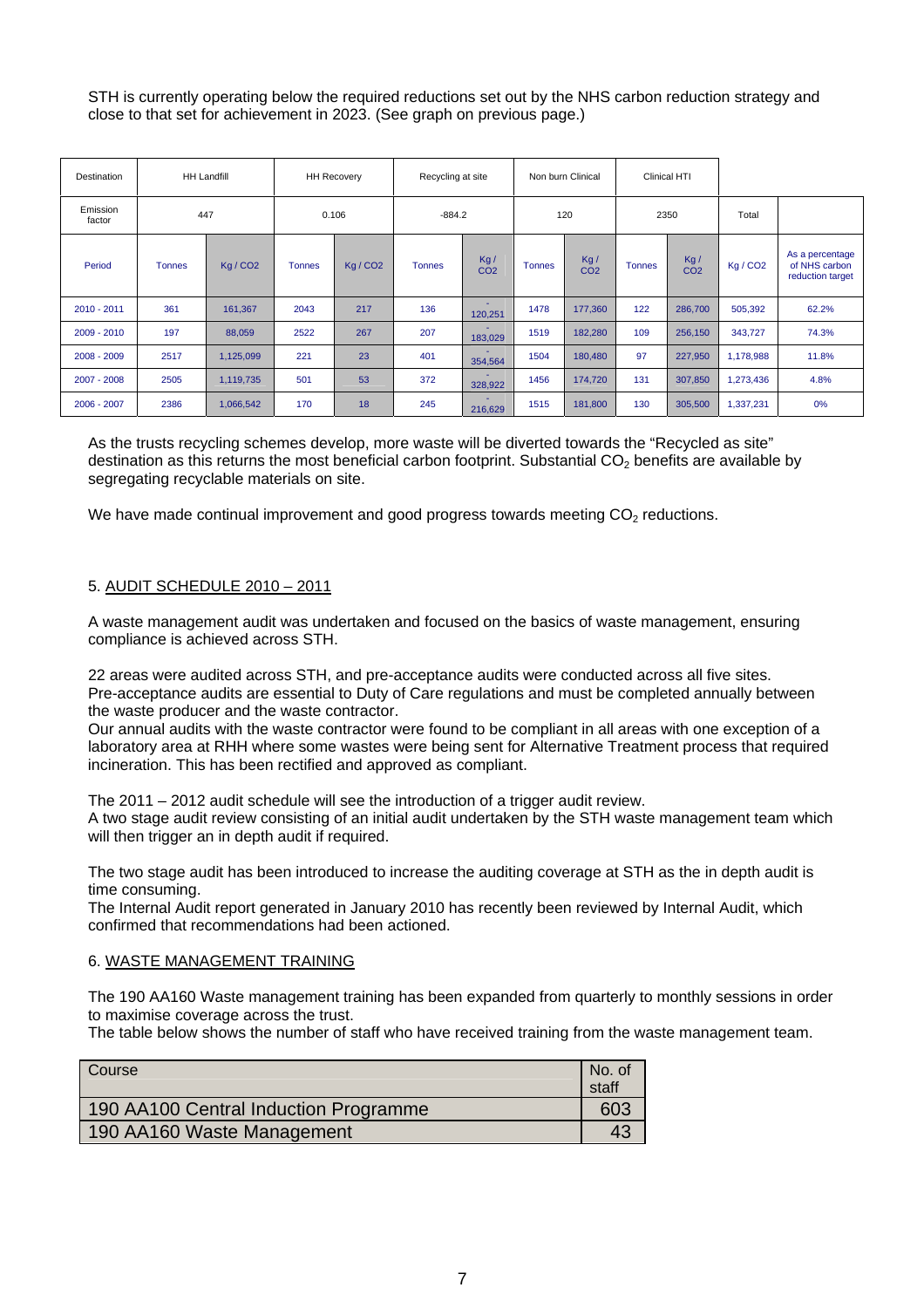Waste awareness days have also been successful and a small group of key staff have visited Viridor's premises in Sheffield. The waste awareness days have been linked with the "Be Green" events booked for the summer of 2011.

#### **7.** SECURITY AND WASTE COMPOUNDS

A capital scheme to improve security of waste on trust premises was completed during 2010 - 2011 at the CSSD Undercroft NGH, whereby a secure caged area is now in place to segregate and secure wastes produced on the trusts premises.

The main waste compound gates at the NGH site are now operational.

#### 8. SERVICE DEVELOPMENT – SHARPSMART

Sharpsmart is a sharps containment system which improves the safety of healthcare workers when disposing of sharps and reduces the environmental impact at the same time. It is also designed to minimise access to controlled wastes and to prevent potential needlestick injuries. A purpose built reusable sharps container also replaces the need to use a single use sharps container.

During 2010 – 2011the Sharpsmart system has been implemented throughout STH. The system is constantly being fine tuned through feedback from the departments detailing their requirements and mirroring this with stock control.

Sharpsmart provide an "Auditsmart" audit report which is an independent review of the wastes produced by STH. The information received from these audits is shared with the departments to either provide positive feedback or training as and when required to respective areas.

Sharpsmart has reduced the trusts  $CO<sub>2</sub>$  footprint in relation to disposal of sharps and pharmaceutical wastes by 84% (258.026 Kg of  $CO<sub>2</sub>$ ).

Whilst the Auditsmart's cover just 1.6% of the trusts 37,000 containers produced per annum, we have received some of the highest standards throughout Sharpsmart's customer base.

Sharpsmart have undertaken a Life Cycle Assessment of  $CO<sub>2</sub>$  on behalf of STH. In year one STH has achieved an 83% cumulative reduction of  $CO<sub>2</sub>$  and has reduced the un-necessary incineration of plastics by 37 tonnes per annum.

The cumulative reduction in  $CO<sub>2</sub>$  is measured by assessing the four main areas of the Sharpsmart system. The four areas are Manufacturing, Transport, Cleaning and Disposal.



### 2010/11 Projected 2011/12

| Table 1<br>Table 2 |                                    |                   |                                                 |                                    |         |  |
|--------------------|------------------------------------|-------------------|-------------------------------------------------|------------------------------------|---------|--|
|                    | <b>Kg CO2e Generation Year One</b> |                   |                                                 | <b>Kg CO2e Generation Year Two</b> |         |  |
| Stage              | Sharpsmart                         | <b>Single Use</b> | <b>Single Use</b><br><b>Sharpsmart</b><br>Stage |                                    |         |  |
| Manufacturing      | 21,067                             | 169,615           | Manufacturing                                   | 316                                | 169,615 |  |
| Transport          | 21,765                             | 22,362            | Transport                                       | 19,135                             | 22,362  |  |
| Cleaning           | 7.709                              |                   | Cleaning                                        | 7.709                              | $\sim$  |  |
| Disposal           | 11                                 | 116,600           | Disposal                                        | 11                                 | 116,600 |  |
| Total yr 1         | 50,551                             | 308,577           | Total yr 2                                      | 27,171                             | 308,577 |  |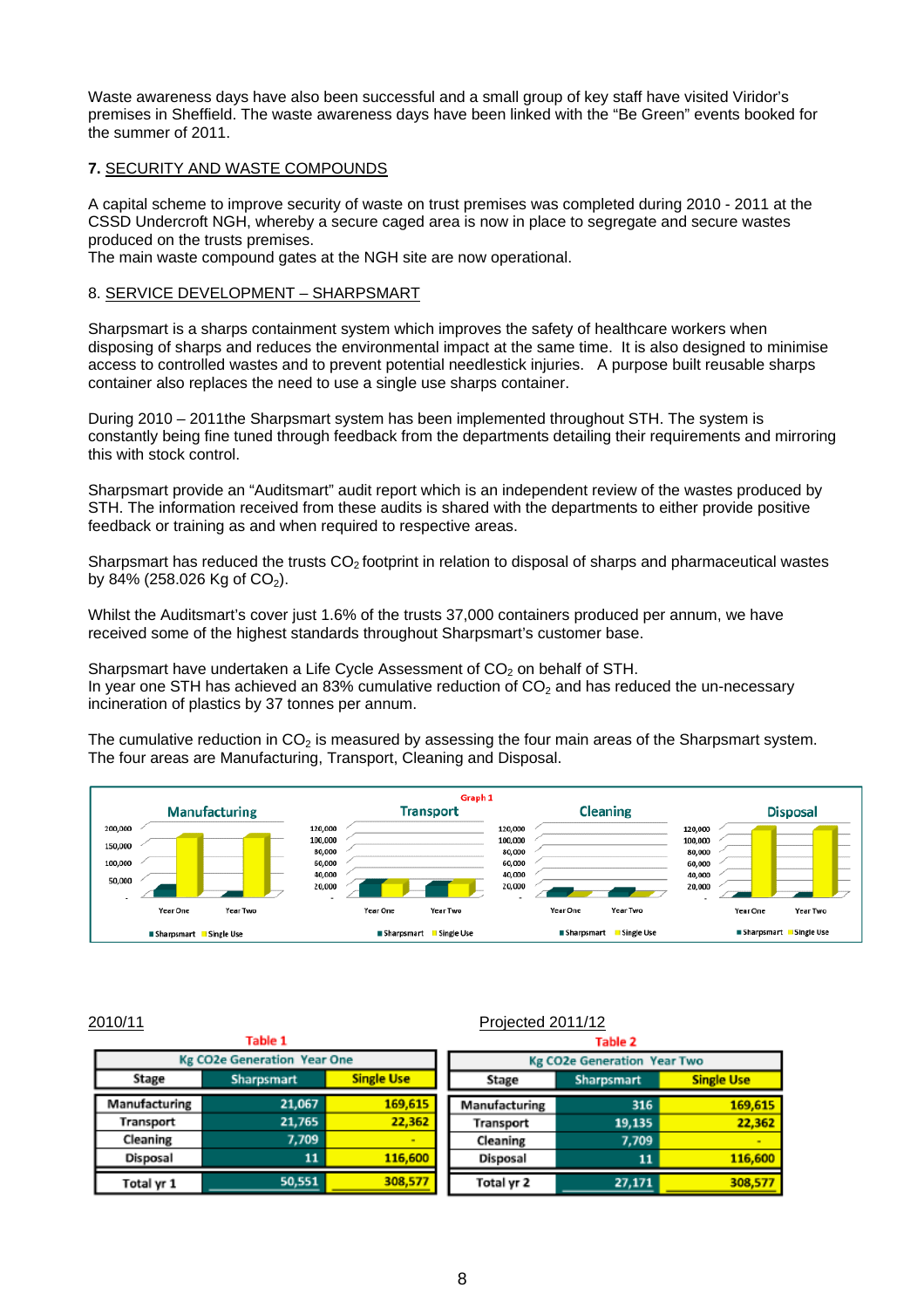

Graph 2 shows  $CO<sub>2</sub>$  emissions relative to traditional single use containers in the first two years.

Year 1 shows the total CO² produced in relation to the sharpsmart system which includes manufacturing, transportation, cleaning and disposal. Manufacturing in Year 1 also includes CO² produced following the installation of the sharpmart system.

Year 2 is the projected CO² production based upon Year 1 albeit manufacturing in Year 2 is only relating to the maintenance and replacement of damaged units.



Graph 3 shows the cumulative  $CO<sub>2</sub>$  emissions

This system has been a successful development throughout the Trust.